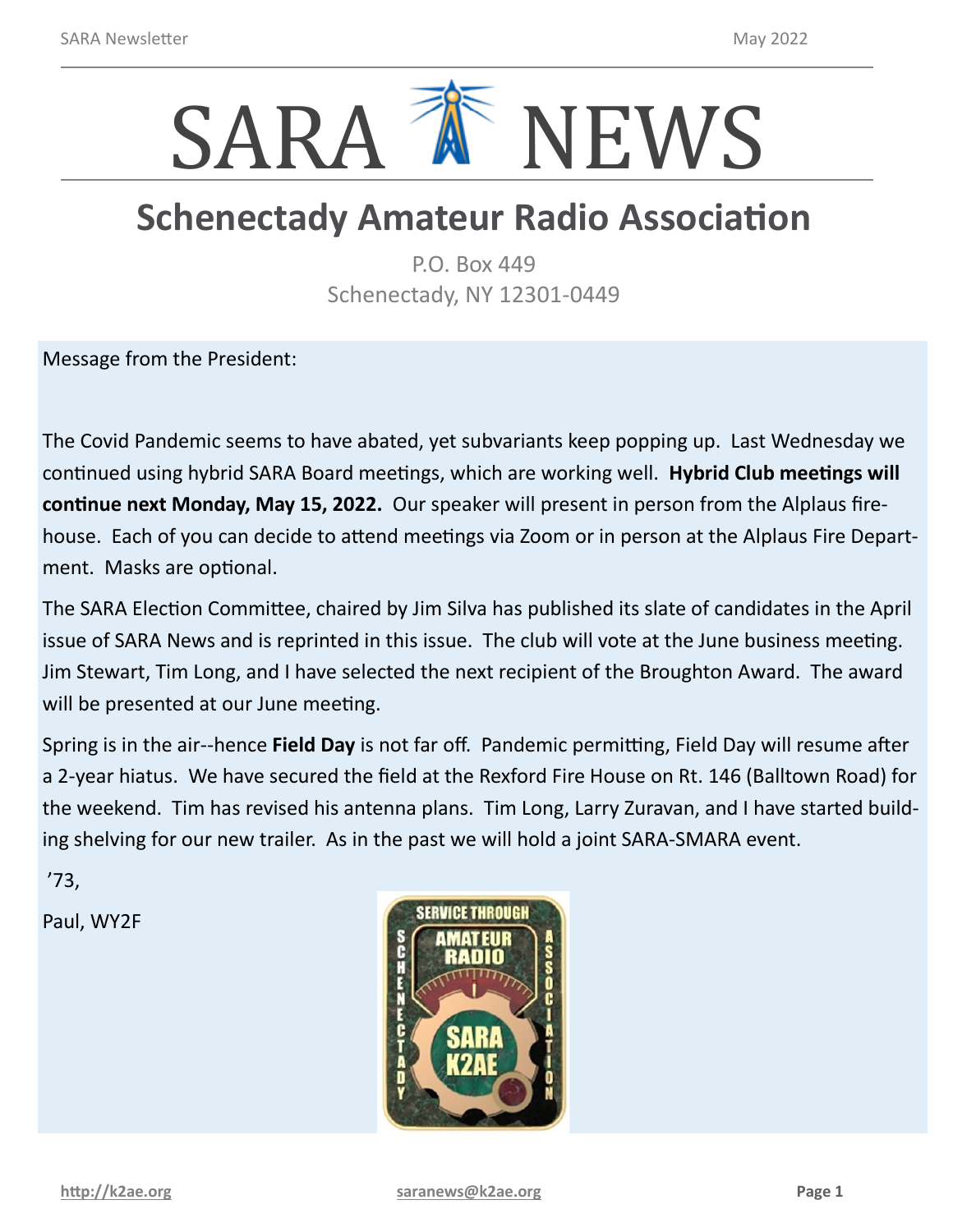# The May SARA meeting will be Hybrid: in-person at Alplaus Fire House and via Zoom.

Topic: Eastern NY Section ARRL Update Speaker: John Fritze Jr., K2QY (in person at the Fire House) Date: Monday, May 16, 2022 Time: 7:00—8:30 PM (Zoom link will be sent out separately prior to the meeting)

#### **Abstract**:

John will bring us up to date regarding both the ENY Section and the ARRL-- what has happened during the past two years.

#### **About our speaker**:

John was first licensed in 1977 as WA2TQW (novice), followed by Advanced and Extra Class as K2BCR. Since 2003, his call has been K2QY. He is an ARRL Life Member. John has been president and director of the Albany Amateur Radio Association (AARA) multiple times in the 1980s and again in 2010-2013, and currently serves on their board. He served as President of Albany County Amateur Communication Emergency Services (ACACES) 2013-2017, as Radio Officer for Albany County RACES/ARES, as the Albany County Emergency Coordinator, and as ARES ENY Northern District Emergency Coordinator since 2012. He is one of the first VEs in the country (1984), and is an instructor with Capital Area Radio Enthusiasts (CARES). He has served as Hudson Division Assistant Director, and is chairman for Digital Communications for ARES/RACES in ENY. John is an ARRL Field Instructor, Examiner, and VE. His amateur radio interests include DX, contesting, ISS, NBEMS, Winlink, APRS, Satellites, ISS, DXpeditions (to Bermuda, Barbados, St. Maarten…), Summits and National Parks on the Air, Home Brewing, public service events, QRP, Minimalist radio, Mobile HF, and Maritime Amateur Radio (HF and VHF/UHF)!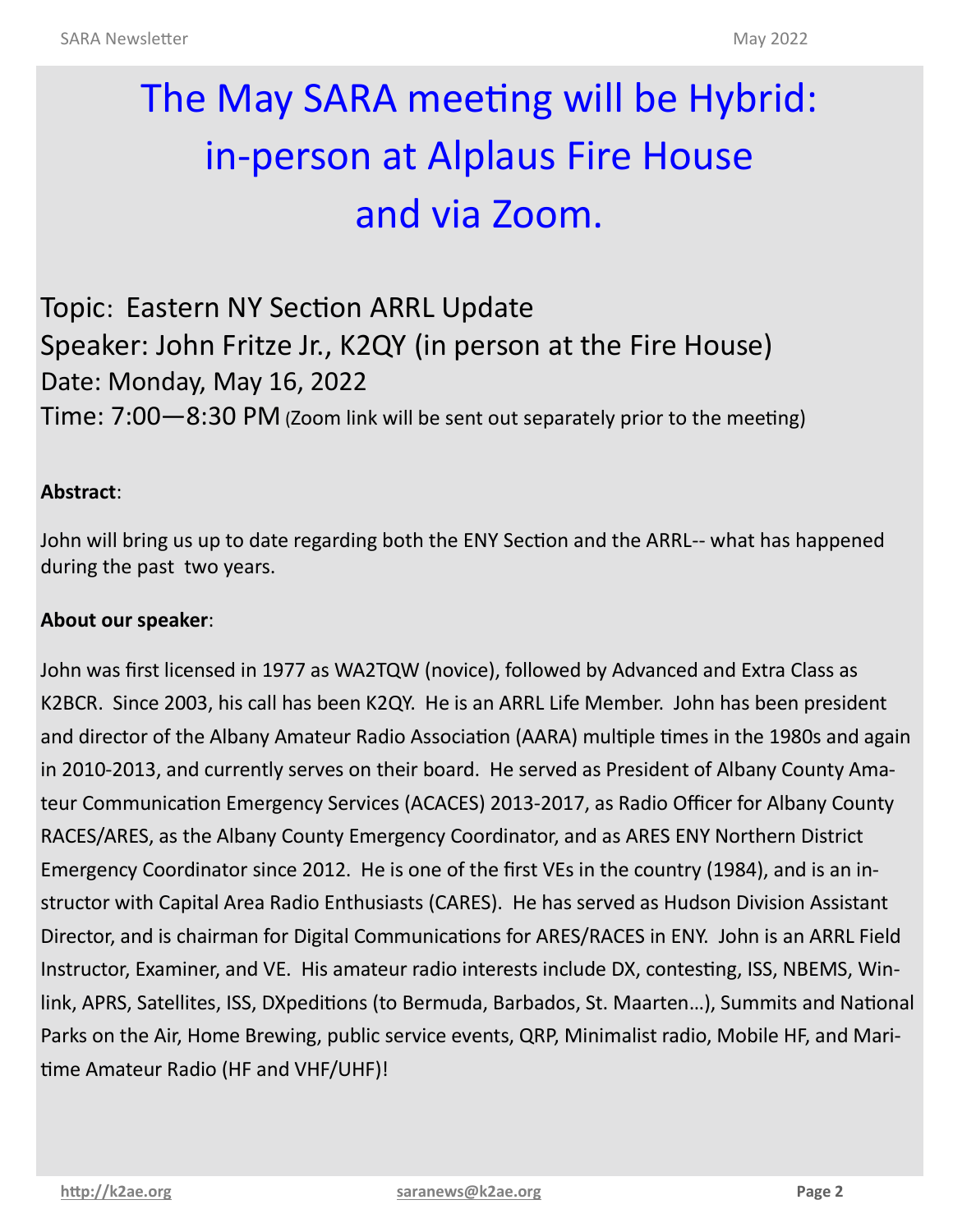#### **SARA Board Meeting May 11, 2022 Hybrid: in person at Alplaus Fire House and by Zoom**

#### **Present:**

| President             |
|-----------------------|
| <b>Vice President</b> |
| Secretary (Zoom)      |
| Treasurer             |
| <b>Board Member</b>   |
| <b>Board Member</b>   |
| <b>Board Member</b>   |
| Board Member (Zoom)   |
|                       |

**Call to Order:** Meeting opened by President Paul Siemers at 7:03 PM.

**Secretary Meeting Notes:** The Board approved the minutes of the meeting of April 13, 2022 as circulated to the board and published in SARA News.

**Treasurer's Report:** Treasurer Tim Long presented and discussed the treasurer's report previously circulated by email. It was moved, seconded and carried to receive Caden Cassano KD2YBZ as a new member. The board discussed estate equipment donated to SARA that is still available for sale. It was moved, seconded and carried to **Standing Request for SARA News Editor:** The board is approve the Treasurer's report as presented.

**Programs:** Jim Silva and Bob Saltzman reported for the Program Committee on plans on programs for future meetings. They have a number of ideas under consideration.

**Repeater:** Paul Siemers reported that we now have a working replacement 2 meter repeater and a new controller ready for installation.

**Public Service Events:** Paul Siemers reported on a request for communications for the upcoming Niska-Day. The board referred this to James MacMurray.

**Trailer Outfitting:** Paul Siemers and Tim long reported that outfitting the trailer is in process. Shelves are under construction in the trailer.

**Broughton Award:** Jim Stewart reported on preparations for the award presentation.

**Field Day:** Tim Long reported on the status of Field Day plans followed by board discussion.

#### **New Business:**

- Jim Stewart led a discussion on a needed constitutional change to change the meeting date to the third Monday of the month. He will prepare a proposed change and circulate it and the required procedure to board members.
- Board members discussed a communication regarding ARRL grants and decided not to consider this any further.
- The board discussed the date of the next meeting. It was agreed that the next board meeting will be the second Wednesday of September.

still looking for a volunteer to take over this position.

**Meeting Adjourned** at 8:26 PM.

Submitted by Jim Stewart K2PK, Secretary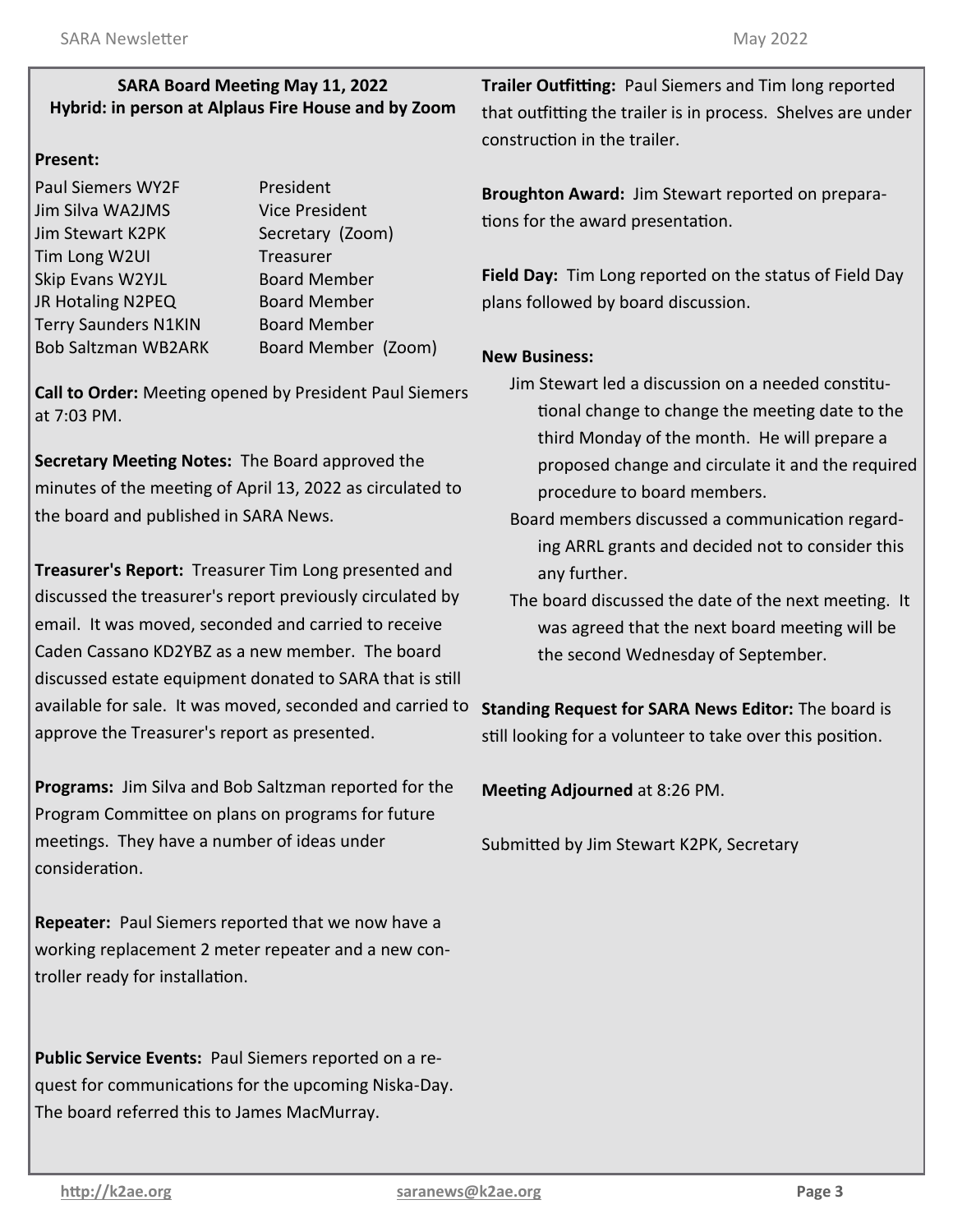At the February SARA board meeting, an election nominating committee was appointed comprising Jim Silva, Tim Long, and Jim Stewart. The nominating committee has identified a slate of nominees for 2022-2023 SARA Officers and Board of Directors, as listed below.

| President:           | Jim Silva, WA2JMS           |
|----------------------|-----------------------------|
| Vice-president:      | Skip Evans, W2YJL           |
| Secretary:           | Jim Stewart, K2PK           |
| Treasurer:           | Tim Long, W2UI              |
| Board member:        | John Clement, NM2R          |
| <b>Board member:</b> | Dean Poeth, II, K8TM        |
| <b>Board member:</b> | Paul Siemers, WY2F          |
| <b>Board member:</b> | <b>Bob Saltzman, WB2ARK</b> |

The annual Armed Forces Day military/amateur cross band test this year is scheduled for May 14. The schedule and list of military stations are given at:

[https://www.dodmars.org/mars](https://www.dodmars.org/mars-comex-information-website/armed-forces-day)-comexinformation-[website/armed](https://www.dodmars.org/mars-comex-information-website/armed-forces-day)-forces-day

As usual, the date is a week before the annual Armed Forces Day observance to avoid conflict with the Dayton Hamvention. Military stations operate on military frequencies and amateur stations operate on ham bands, with the military stations announcing where they are listening. Careful operation of station equipment is required to be sure to transmit on amateur allocated frequencies.

Besides being a lot of fun, this is a unique opportunity for amateurs to legally contact nonamateur stations.

**For Sale**: From the estate of William Schultz, KB2IZ (SK)

Kenwood TS-520TS

Kenwood VFO 520-S Remote VFO

Heathkit HM-102 RF Power and SWR Meter

All in good condition

\$300 for the lot (Funds to benefit SARA)

Call Jim Silva WA2JMS for details

**<http://k2ae.org> [saranews@k2ae.org](mailto:saranews@k2ae.org) Page 4**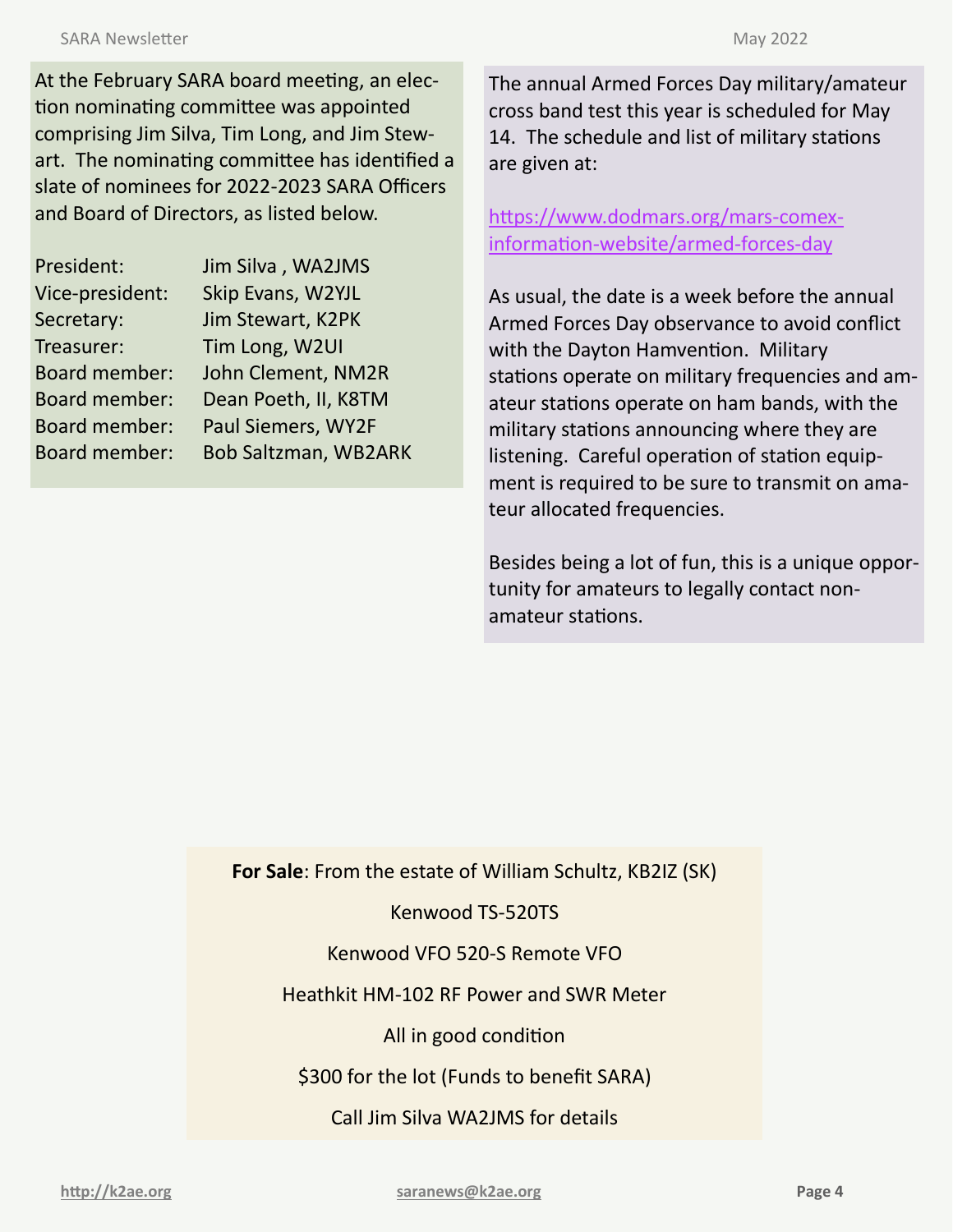Г

| <b>Program Schedule</b> |                       |                    |                                                                   |  |  |
|-------------------------|-----------------------|--------------------|-------------------------------------------------------------------|--|--|
| Date                    | Speaker               | <b>Call Sign</b>   | <b>Topic</b>                                                      |  |  |
| September 20,<br>2021   | Ria Jairam            | N <sub>2</sub> RJ  | <b>ARRL Update and Ham Radio in</b><br><b>Trinidad and Tobago</b> |  |  |
| October 28,<br>2021     | Bryan Jackson         | W <sub>2</sub> RBJ | Impact of Radio During the Titanic<br><b>Disaster</b>             |  |  |
| November 15,<br>2021    | Neil Goldstein        | W2NDG              | Today's Kit Industry:                                             |  |  |
| December 2, 2021        | <b>Holiday Dinner</b> |                    | Dinner at the United Buffet                                       |  |  |

| January 17,<br>2022     | Lauren Libby                         | <b>WOLD</b>                              | <b>Trans World Radio:</b><br>A Million Watts of RF!                                      |
|-------------------------|--------------------------------------|------------------------------------------|------------------------------------------------------------------------------------------|
| February 21,<br>2022    | Carl Luetzelschwab                   | K9LA                                     | <b>Sunspot Cycle 25</b><br>and HF Propagation                                            |
| March 21,<br>2022       | <b>Dom Mallozzi</b>                  | N <sub>1</sub> DM                        | An Introduction to Satellites<br>for the Radio Amateur                                   |
| April 18,<br>2022       | <b>Tom Perera</b>                    | W1TP                                     | <b>Spy Radio Operations and CIA</b><br><b>Bugs</b>                                       |
| May 16,<br>2022         | <b>John Fritze</b>                   | K <sub>2</sub> QY                        | <b>ARRL and Hudson Section Update</b>                                                    |
| <b>June 20,</b><br>2022 | Tim Long &<br><b>James MacMurray</b> | W2UI,<br>N <sub>2</sub> U <sub>z</sub> Q | <b>SARA Elections,</b><br><b>Broughton Award Presentation,</b><br>and Field Day Planning |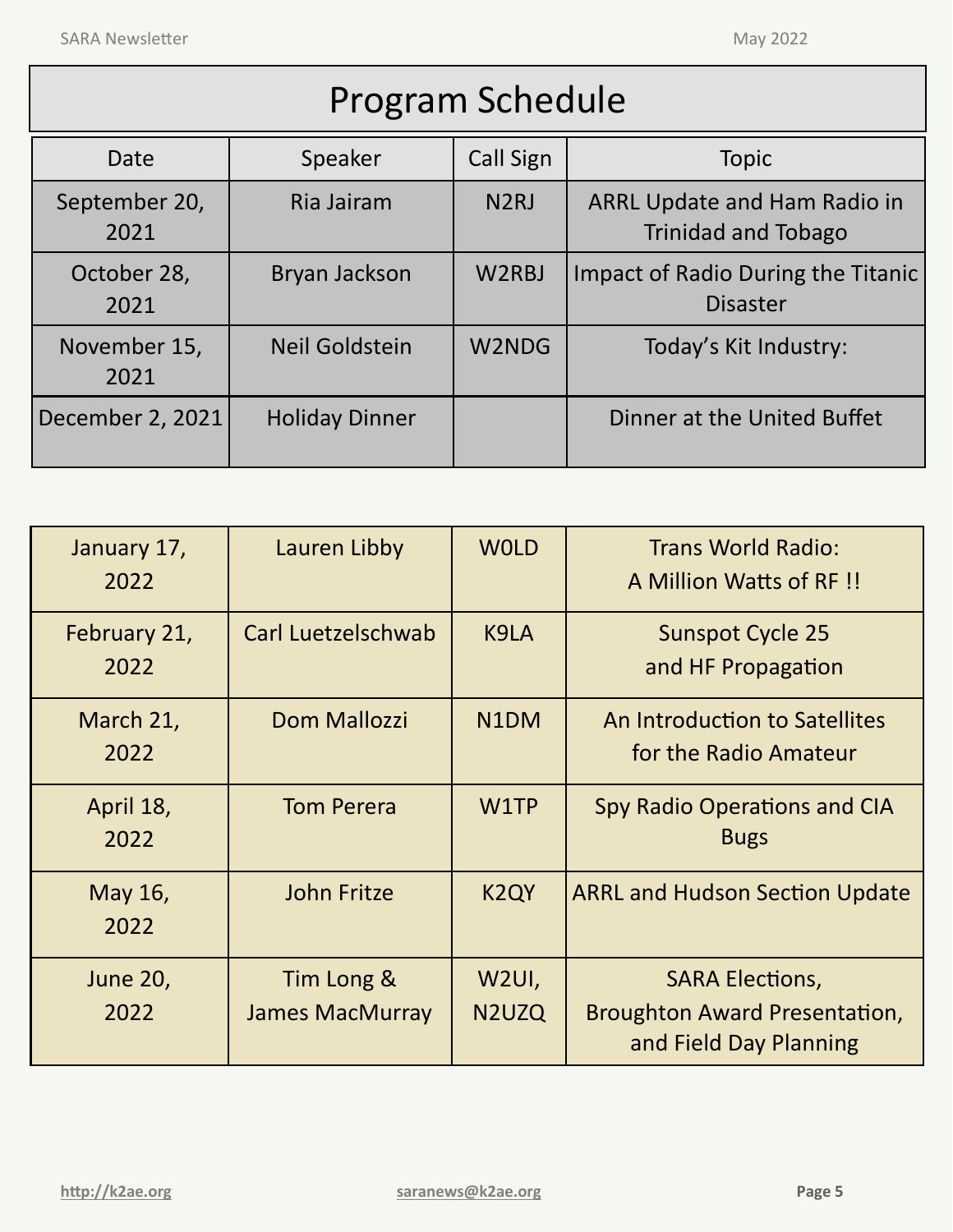## K2AE Repeater Guidelines:

### **K2AE Repeaters are open and visitor friendly.**

- 1. There will be a control operator monitoring at all times. If there is no control operator, the repeater will be unavailable. (97.103 and 97.105)
- 2. Control operators will not discourage anyone from using the repeater.
- 3. Conduct on the repeaters should be governed by common sense and courtesy. Conversations should be in plain language and suitable for all listeners. (97.112 and 97.113)
- 4. Commercial or business use is not allowed.
- 5. Pause a few seconds between transmissions. The repeater will recycle. This gives a chance for other users or emergency traffic to call in. (Give even a longer pause in the wintertime.)
- 6. If someone calls "break", operators should yield the frequency for emergency traffic. Yielding to a "breaking" or new station is common courtesy. New York State and Federal law prohibit interference with emergency traffic.
- 7. Operators are encouraged to use simplex whenever possible, and to use the minimum power necessary to maintain clear contact, i.e. 50 watts or more is not appropriate in close proximity to the repeater when 1 or 5 watts achieve full quieting. (97.313)
- 8. Use of the repeater for non-SARA public service events is prohibited unless permission from the Trustee is obtained. Please forward requests to: [w2sfd@arrl.net.](mailto:w2sfd@arrl.net)
- 9. In the event of an emergency (SKYWARN, flooding, extreme weather conditions, or other emergencies) control operators will turn the repeater on if it is down.

## **Schenectady County Emergency Net**

Schenectady County ARES members act as Net Control Stations for the Schenectady County Emergency Net (SCEN) on Sunday afternoons. Emergency Coordinator: James MacMurray - N2UZQ The nets are open to all amateurs. ARES or RACES membership is not required to participate. The purpose of the nets is for training, passing any traffic that you might have, and any announcements of general interest.

| Day of week         | <b>TIME</b> | <b>FREQUENCY</b> | <b>MODE</b>          |
|---------------------|-------------|------------------|----------------------|
| Every Sunday        | 1:00 PM     | 444.200          | <b>K2AE Repeater</b> |
| <b>Every Sunday</b> | 1:30 PM     | 147.060          | <b>K2AE Repeater</b> |
| 1st Sunday          | 2:00 PM     | 3.953            | <b>LSB</b>           |
| 2nd Sunday          | 2:00 PM     | 52.525           | <b>FM Simplex</b>    |
| 3rd Sunday          | 2:00 PM     | 146.435          | <b>FM Simplex</b>    |
| 4th Sunday          | 2:00 PM     | 28.350           | <b>USB</b>           |
| 5th Sunday          | 2:00 PM     | <b>TBA</b>       | <b>TBA</b>           |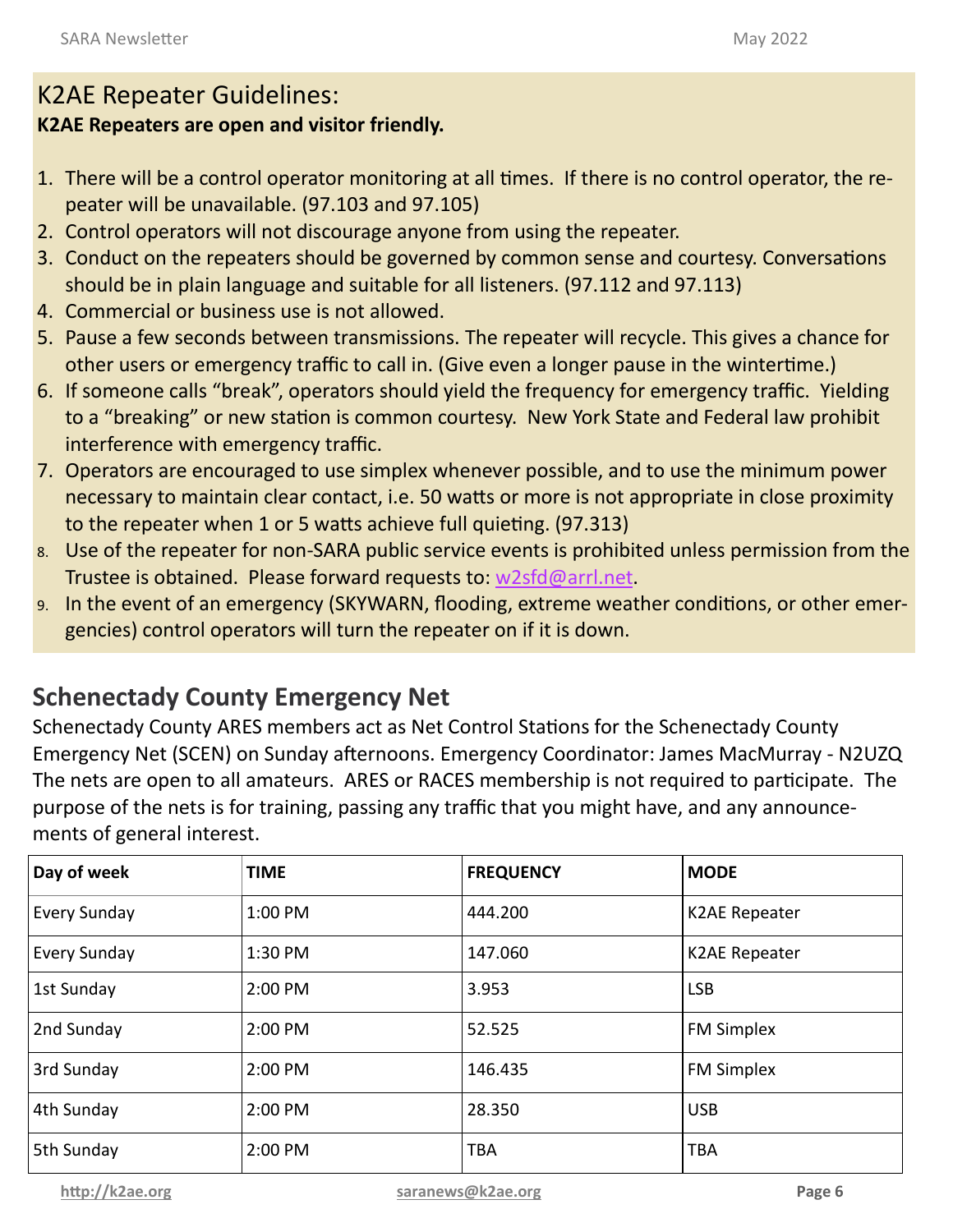SARA Board of Directors/Officers **President President** Email: [psiemer2@nycap.rr.com](mailto:psiemer2@nycap.rr.com) <u>\_\_\_\_\_\_\_</u><br>D.R. Hotaling - N2PEQ Phone: (518) 371-0215 SARA Board of Directors/Officers Paul Siemers - WY2F

**Vice President Vice President** Jim Silva - WA2JMS (new call) Email: [jsilva.NY@gmail.com](mailto:jsilva.NY@gmail.com) Phone: (518) 877-8032

**Secretary Secretary** James Stewart - K2PK James Stewart - K2PK Email: **k2pk@arrl.net** Phone: (518) 399-1867 Phone: (518) 399-1867

**Treasurer**Tim Long - W2UI Email: [tlong1@earthlink.net](mailto:tlong1@earthlink.net) Tim Long - W2UI **Director** Email: [tlong1@earthlink.net](mailto:tlong1@earthlink.net) Phone: (518) 399-7454 **Treasurer**

## **Directors**

**Director** Skip Evans - W2YJL Email: **[ShortSkip86@gmail.com](mailto:ShortSkip86@gmail.com)** Phone: (518) 399-5538

**Director** JR Hotaling - N2PEQ Email: [n2peq2002@gmail.com](mailto:n2peq2002@gmail.com) Phone: (518) 526-5131

**Director** Bob Saltzman - WB2ARK  $\mathbf{F}$  satisfy  $\mathbf{F}$  is the number of  $\mathbf{S}$ Email: <mark>terremail@thycopathic</mark> Phone: (518) 370-2222 Email: saltzman@nycap.rr.com

Terry Saunders - N1KIN (Please see www.qrz.com for contact information.)

## SARA Standing Committees SARA Standing Committees

**SARA Newsletter** Jim Silva - WA2JMS jim Silva - KC2 Email: [JSilva.NY@gmail.com](mailto:JSilva.NY@gmail.com) Email: [JSilva.NY@gmail.com](mailto:JSilva.NY@gmail.com) **SARA Newsletter**

Phone: (518) 877-8032 Phone: (518) 877-8032

**Elmer and Antenna Party Elmer and Antenna Party**  $\blacksquare$ Tim Long - W2UI Email: <u>[tlong1@earthlink.net](mailto:tlong1@earthlink.net)</u>

Phone: (518) 399-7454

 $\frac{1}{2}$ K2AE Repeater Trustee **Repeater** George Burns - W2SFD Email: <u>[w2sfd@arrl.net](mailto:w2sfd@arrl.net)</u>

**Repeater Repeater** Scott Krone - N2YCA **RFI/TVI** Email: [n2yca@nycap.rr.com](mailto:n2yca@nycap.rr.com) open.<br>Open **Public Service Events** Phone: (518) 273-1610

Schenectady County ARES **RFI/TVI** Vacant-please consider volunteering for this position and the position

Phone: (518) 369-2298 **Public Service Events** Schenectady County ARES

**FCC Exam Registration** James MacMurray - N2UZQ

Phone: (518) 604-4128 Email: [n2uzq@arrl.net](mailto:n2uzq@arrl.net)

Phone: (518) 369-2298

**Volunteer Examiner Team** Vacant - please consider volunteering for this position

**FCC Exam Registration** Phone: (518) 604-4128